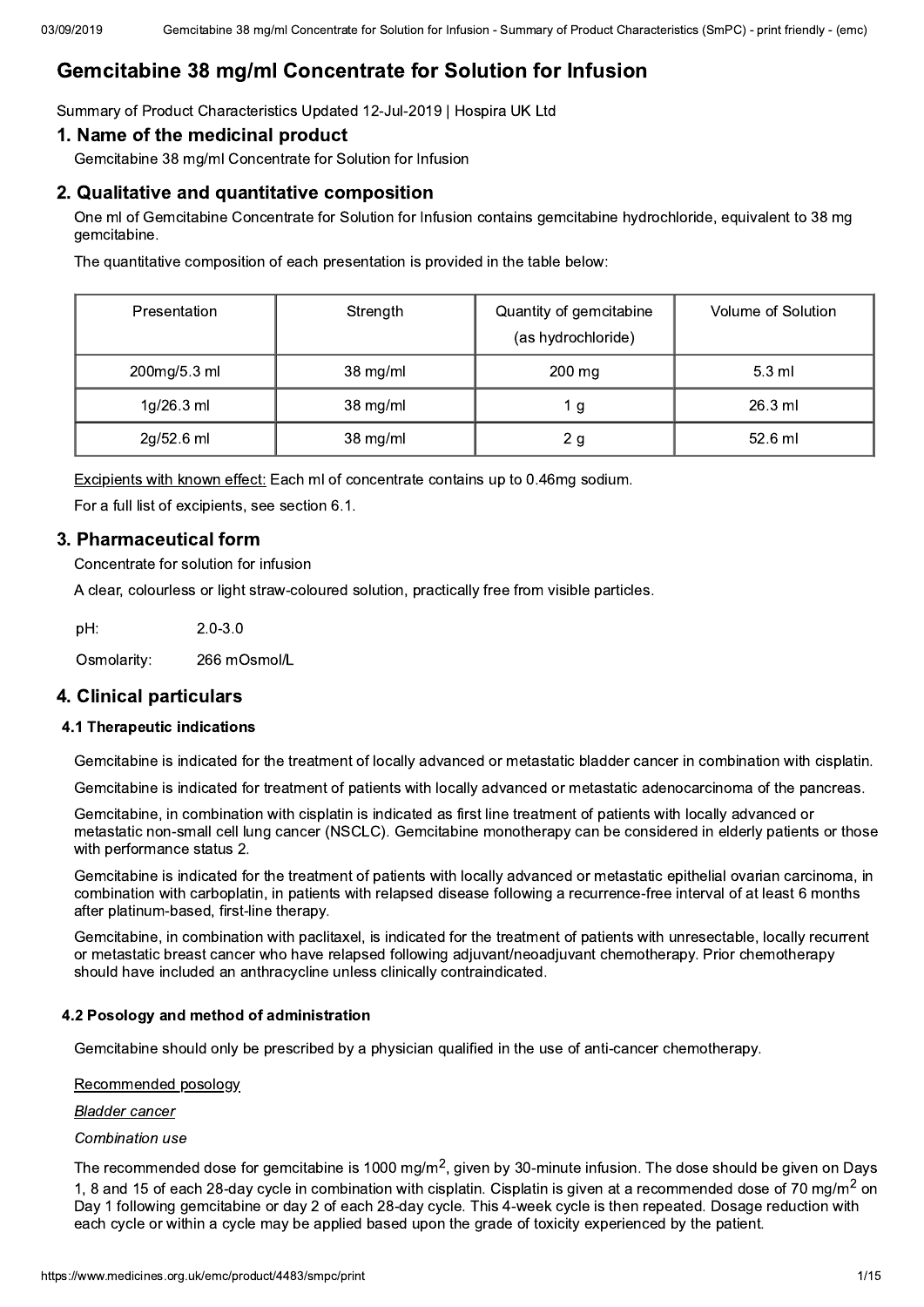#### Pancreatic cancer

The recommended dose of gemcitabine is 1000 mg/m<sup>2</sup>, given by 30-minute intravenous infusion. This should be repeated once weekly for up to 7 weeks followed by a week of rest. Subsequent cycles should consist of injections once weekly for 3 consecutive weeks out of every 4 weeks. Dosage reduction with each cycle or within a cycle may be applied based upon the grade of toxicity experienced by the patient.

#### Non small Cell lung cancer

#### Monotherapy

The recommended dose of gemcitabine is 1000 mg/m<sup>2</sup>, given by 30-minute intravenous infusion. This should be repeated once weekly for 3 weeks, followed by a 1-week rest period. This 4-week cycle is then repeated. Dosage reduction with each cycle or within a cycle may be applied based upon the grade of toxicity experienced by the patient.

#### Combination use

The recommended dose for gemcitabine is 1250 mg/m<sup>2</sup> body surface area given as a 30-minute intravenous infusion on Day 1 and 8 of the treatment cycle (21 days). Dosage reduction with each cycle or within a cycle may be applied based upon the grade of toxicity experienced by the patient. Cisplatin has been used at doses between 75-100 mg/m<sup>2</sup> once every 3 weeks.

#### **Breast cancer**

#### Combination use

Gemcitabine in combination with paclitaxel is recommended using paclitaxel (175 mg/m<sup>2</sup>) administered on Day 1 over approximately 3-hours as an intravenous infusion, followed by gemcitabine (1250 mg/m<sup>2</sup>) as a 30-minute intravenous infusion on Days 1 and 8 of each 21-day cycle. Dose reduction with each cycle or within a cycle may be applied based upon the grade of toxicity experienced by the patient. Patients should have an absolute granulocyte count of at least 1.500 (x  $10^6$ /l) prior to initiation of gemcitabine + paclitaxel combination.

### Ovarian cancer

#### Combination use

Gemcitabine in combination with carboplatin is recommended using gemcitabine 1000 mg/m<sup>2</sup> administered on Days 1 and 8 of each 21-day cycle as a 30-minute intravenous infusion. After gemcitabine, carboplatin will be given on Day 1 consistent with a target Area under curve (AUC) of 4.0 mg/ml·min. Dosage reduction with each cycle or within a cycle may be applied based upon the grade of toxicity experienced by the patient.

#### Monitoring for toxicity and dose modification due to toxicity

#### Dose modification due to non haematological toxicity

Periodic physical examination and checks of renal and hepatic function should be made to detect non- haematological toxicity. Dosage reduction with each cycle or within a cycle may be applied based upon the grade of toxicity experienced by the patient. In general, for severe (Grade 3 or 4) non-haematological toxicity, except nausea/vomiting, therapy with gemcitabine should be withheld or decreased depending on the judgement of the treating physician. Doses should be withheld until toxicity has resolved in the opinion of the physician.

For cisplatin, carboplatin, and paclitaxel dosage adjustment in combination therapy, please refer to the corresponding Summary of Product Characteristics.

### Dose modification due to haematological toxicity

#### Initiation of a cycle

For all indications, the patient must be monitored before each dose for platelet and granulocyte counts. Patients should have an absolute granulocyte count of at least 1,500 (x 10<sup>6</sup>/) and platelet count of 100,000 (x 10<sup>6</sup>/l) prior to the initiation of a cycle.

#### Within a cycle

Dose modifications of gemcitabine within a cycle should be performed according to the following tables:

| Dose modification of gemcitabine within a cycle for bladder cancer, NSCLC and pancreatic cancer, given in<br>monotherapy or in combination with cisplatin |                       |                                |  |  |  |
|-----------------------------------------------------------------------------------------------------------------------------------------------------------|-----------------------|--------------------------------|--|--|--|
| Absolute granulocyte count                                                                                                                                | <b>Platelet count</b> | Percentage of standard dose of |  |  |  |
| gemcitabine (%)<br>$(x 10^6/l)$<br>$(x 10^6/l)$                                                                                                           |                       |                                |  |  |  |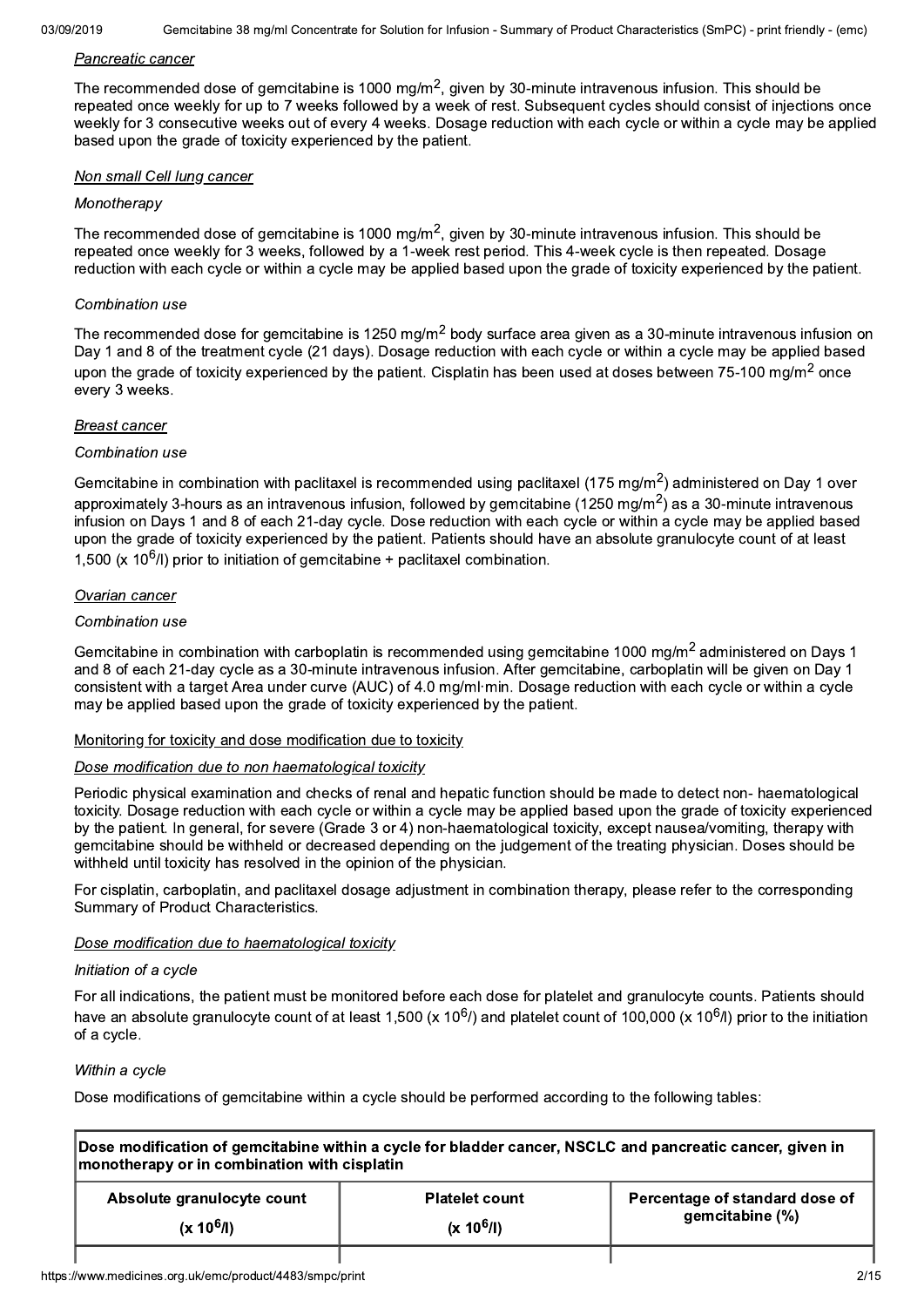03/09/2019 Gemcit itabine 38 mg/ml Concentrate for Solution for Infusion - Summary of Product Characteristics (SmPC) - print friendly - (emc)

| $\geq 1,000$ and | >100,000       | 100          |
|------------------|----------------|--------------|
| $ 500-1,000$ or  | 50,000-100,000 | 75           |
| l<500 or         | $ $ < 50,000   | 10mit dose * |

\*Treatment omitted will not be re-instated within a cycle before the absolute granulocyte count reaches at least 500  $(X10<sup>6</sup>/I)$  and the platelet count reaches 50,000  $(X10<sup>6</sup>/I)$ .

| Dose modification of gemcitabine within a cycle for breast cancer, given in combination with paclitaxel |               |                                                   |  |  |
|---------------------------------------------------------------------------------------------------------|---------------|---------------------------------------------------|--|--|
| <b>Platelet count</b><br>Absolute granulocyte count<br>$(x 10^6/l)$<br>$(x 10^6/l)$                     |               | Percentage of standard dose of<br>gemcitabine (%) |  |  |
| ≥ 1,200 and                                                                                             | >75,000       | 100                                               |  |  |
| 1,000- <1,200 or                                                                                        | 50,000-75,000 | 75                                                |  |  |
| 1700- <1.000 and                                                                                        | $\geq 50,000$ | 50                                                |  |  |
| <700 or                                                                                                 | $50,000$      | Omit dose*                                        |  |  |

\*Treatment omitted will not be re-instated within a cycle. Treatment will start on day 1 of the next cycle once the absolute granulocyte count reaches at least 1,500 (x10<sup>6</sup>/l) and the platelet count reaches 100,000 (x10<sup>6</sup>/l).

| Dose modification of gemcitabine within a cycle for ovarian cancer, given in combination with carboplatin |                                       |                                                   |  |  |
|-----------------------------------------------------------------------------------------------------------|---------------------------------------|---------------------------------------------------|--|--|
| Absolute granulocyte count<br>$(x 10^6/l)$                                                                | <b>Platelet count</b><br>$(x 10^6/l)$ | Percentage of standard dose of<br>gemcitabine (%) |  |  |
| l> 1.500 and                                                                                              | $\geq 100.000$                        | 100                                               |  |  |
| l1000-1.500 or                                                                                            | 75.000-100.000                        | 50                                                |  |  |
| l<1000 or                                                                                                 | $ $ < 75,000                          | Omit dose*                                        |  |  |

\*Treatment omitted will not be re-instated within a cycle. Treatment will start on day 1 of the next cycle once the absolute aranulocyte count reaches at least 1.500 (x10<sup>6</sup>/l) and the platelet count reaches 100.000 (x10<sup>6</sup>/l).

### Dose modifications due to haematological toxicity in subsequent cycles, for all indications

The gemoitabine dose should be reduced to 75% of the original cycle initiation dose, in the case of the following haematological toxicities:

- Absolute granulocyte count < 500 x 10<sup>6</sup>/l for more than 5 days
- Absolute granulocyte count < 100 x 10<sup>6</sup>/l for more than 3 days
- Febrile neutropaenia
- Platelets < 25.000 x 10<sup>6</sup>/l
- Cycle delay of more than 1 week due to toxicity

### Method of administration

Gemcitabine is tolerated well during infusion and may be administered ambulant. If extravasation occurs, generally the infusion must be stopped immediately and started again in another blood vessel. The patient should be monitored carefully after the administration.

For instructions on further dilution of the solution, see section 6.6

### Special populations

### Patients with renal or hepatic impairment

Gemcitabine should be used with caution in patients with hepatic or renal impairment as there is insufficient information from clinical studies to allow for clear dose recommendations for these patient populations (see sections 4.4 and 5.2).

### Elderly people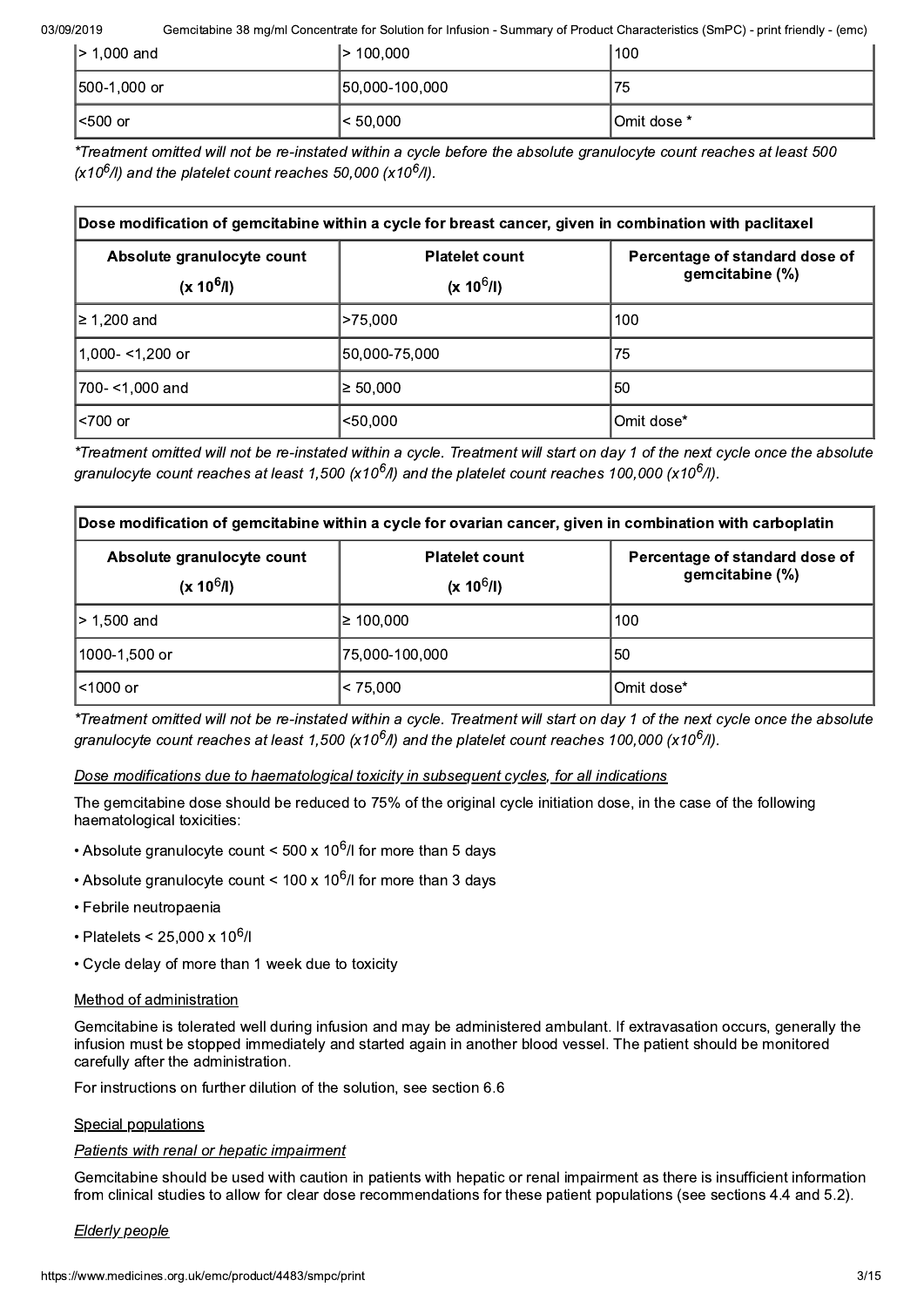Gemcitabine has been well tolerated in patients over the age of 65. There is no evidence to suggest that dose adjustments, other than those already recommended for all patients, are necessary in the elderly (see section 5.2).

#### Paediatric population (< 18 years)

Gemcitabine is not recommended for use in children under 18 years of age due to insufficient data on safety and efficacv.

#### **4.3 Contraindications**

Hypersensitivity to the active substance or to any of the excipients listed in section 6.1.

Breast-feeding (see section 4.6).

#### 4.4 Special warnings and precautions for use

Prolongation of the infusion time and increased dosing frequency have been shown to increase toxicity.

#### Haematological toxicity

Gemcitabine can suppress bone marrow function as manifested by leucopaenia, thrombocytopaenia and anaemia.

Patients receiving gemcitabine should be monitored prior to each dose for platelet, leucocyte and granulocyte counts. Suspension or modification of therapy should be considered when drug-induced bone marrow depression is detected (see section 4.2). However, myelosuppression is short lived and usually does not result in dose reduction and rarely in discontinuation.

Peripheral blood counts may continue to deteriorate after gemcitabine administration has been stopped. In patients with impaired bone marrow function, the treatment should be started with caution. As with other cytotoxic treatments, the risk of cumulative bone-marrow suppression must be considered when gemcitabine treatment is given together with other chemotherapy.

#### Hepatic and renal impairment

Gemcitabine should be used with caution in patients with hepatic impairment or with impaired renal function as there is insufficient information from clinical studies to allow clear dose recommendation for this patient population (see section  $4.2$ ).

Administration of gemcitabine in patients with concurrent liver metastases or a pre-existing medical history of hepatitis. alcoholism or liver cirrhosis may lead to exacerbation of the underlying hepatic impairment.

Laboratory evaluation of renal and hepatic function (including virological tests) should be performed periodically.

#### Concomitant radiotherapy

Concomitant radiotherapy (given together or ≤7 days apart): Toxicity has been reported (see section 4.5 for details and recommendations for use).

#### Live vaccinations

Yellow fever vaccine and other live attenuated vaccines are not recommended in patients treated with gemcitabine (see section 4.5).

#### Nervous system

#### Posterior reversible encephalopathy syndrome

Reports of posterior reversible encephalopathy syndrome (PRES) with potentially severe consequences have been reported in patients receiving gemcitabine as single agent or in combination with other chemotherapeutic agents. Acute hypertension and seizure activity were reported in most gemcitabine patients experiencing PRES, but other symptoms such as headache, lethargy, confusion and blindness could also be present. Diagnosis is optimally confirmed by magnetic resonance imaging (MRI). PRES was typically reversible with appropriate supportive measures. Gemcitabine should be permanently discontinued and supportive measures implemented, including blood pressure control and antiseizure therapy, if PRES develops during therapy.

#### Cardiovascular

Due to the risk of cardiac and/or vascular disorders with gemcitabine, particular caution must be exercised with patients presenting a history of cardiovascular events.

#### Capillary leak syndrome

Capillary leak syndrome has been reported in patients receiving gemcitabine as single agent or in combination with other chemotherapeutic agents (see section 4.8). The condition is usually treatable if recognised early and managed appropriately, but fatal cases have been reported. The condition involves systemic capillary hyperpermeability during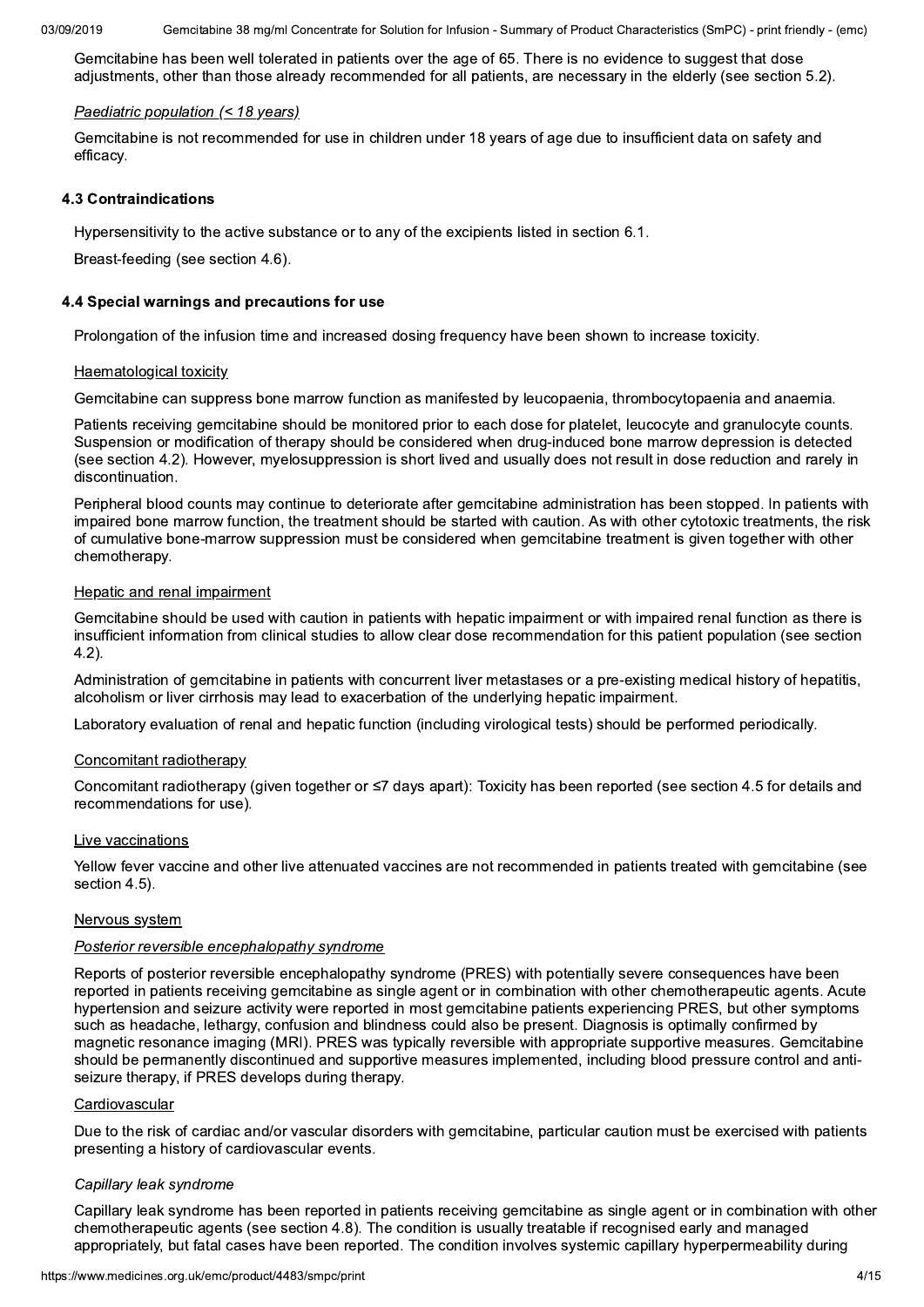Gemcitabine 38 mg/ml Concentrate for Solution for Infusion - Summary of Product Characteristics (SmPC) - print friendly - (emc)

which fluid and proteins from the intravascular space leak into the interstitium. The clinical features include generalised oedema, weight gain, hypoalbuminaemia, severe hypotension, acute renal impairment and pulmonary oedema. Gemcitabine should be discontinued and supportive measures implemented if capillary leak syndrome develops during therapy. Capillary leak syndrome can occur in later cycles and has been associated in the literature with adult respiratory distress syndrome.

#### Pulmonary

Pulmonary effects, sometimes severe (such as pulmonary oedema, interstitial pneumonitis or adult respiratory distress syndrome (ARDS)) have been reported in association with gemcitabine therapy. The aetiology of these effects is unknown. If such effects develop, consideration should be made to discontinuing gemcitabine therapy. Early use of supportive care measure may help ameliorate the condition.

### Renal

### Haemolytic uraemic syndrome

Clinical findings consistent with the haemolytic uraemic syndrome (HUS) were rarely reported (post-marketing data) in patients receiving gemcitabine (see section 4.8). HUS is a potentially life-threatening disorder. Gemcitabine should be discontinued at the first signs of any evidence of microangiopathic haemolytic anaemia, such as rapidly falling haemoglobin with concomitant thrombocytopaenia, elevation of serum bilirubin, serum creatinine, blood urea nitrogen, or LDH. Renal failure may not be reversible with discontinuation of therapy and dialysis may be required.

### **Fertility**

In fertility studies gemcitabine caused hypospermatogenesis in male mice (see section 5.3). Therefore, men being treated with gemcitabine are advised not to father a child during and up to 6 months after treatment and to seek further advice regarding cryoconservation of sperm prior to treatment because of the possibility of infertility due to therapy with gemcitabine (see section 4.6).

#### Sodium

Gemcitabine 200mg Concentrate for Solution for Infusion contains a maximum of 2.4 mg sodium (<1 mmol) per vial.

Gemcitabine 1g Concentrate for Solution for Infusion contains a maximum of 12.1 mg sodium (<1 mmol) per vial.

Gemcitabine 2q Concentrate for Solution for Infusion contains a maximum of 24.2 mg sodium per vial.

This should be taken into consideration for patients on a sodium controlled diet.

### 4.5 Interaction with other medicinal products and other forms of interaction

No specific interaction studies have been performed (see section 5.2)

### Radiotherapy

Concurrent (given together or  $\leq 7$  days apart) - Toxicity associated with this multimodality therapy is dependent on many different factors, including dose of gemcitabine, frequency of gemcitabine administration, dose of radiation, radiotherapy planning technique, the target tissue, and target volume. Pre-clinical and clinical studies have shown that gemcitabine has radiosensitising activity. In a single trial, where gemcitabine at a dose of 1,000 mg/m<sup>2</sup> was administered concurrently for up to 6 consecutive weeks with therapeutic thoracic radiation to patients with non-small cell lung cancer, significant toxicity in the form of severe, and potentially life threatening mucositis, especially oesophagitis, and pneumonitis was observed, particularly in patients receiving large volumes of radiotherapy [median treatment volumes 4,795 cm<sup>3</sup>]. Studies done subsequently have suggested that it is feasible to administer gemcitabine at lower doses with concurrent radiotherapy with predictable toxicity, such as a phase II study in non-small cell lung cancer, where thoracic radiation doses of 66 Gy were applied concomitantly with an administration with gemcitabine (600 mg/m<sup>2</sup>, four times) and cisplatin (80 mg/m<sup>2</sup> twice) during 6 weeks. The optimum regimen for safe administration of gemcitabine with therapeutic doses of radiation has not yet been determined in all tumour types.

Non-concurrent (given >7 days apart) - Analysis of the data does not indicate any enhanced toxicity when gemcitabine is administered more than 7 days before or after radiation, other than radiation recall. Data suggest that gemcitabine can be started after the acute effects of radiation have resolved or at least one week after radiation.

Radiation injury has been reported on targeted tissues (e.g. oesophagitis, colitis, and pneumonitis) in association with both concurrent and non-concurrent use of gemcitabine.

### Others

Yellow fever and other live attenuated vaccines are not recommended due to the risk of systemic, possibly fatal, disease, particularly in immunosuppressed patients.

### 4.6 Fertility, pregnancy and lactation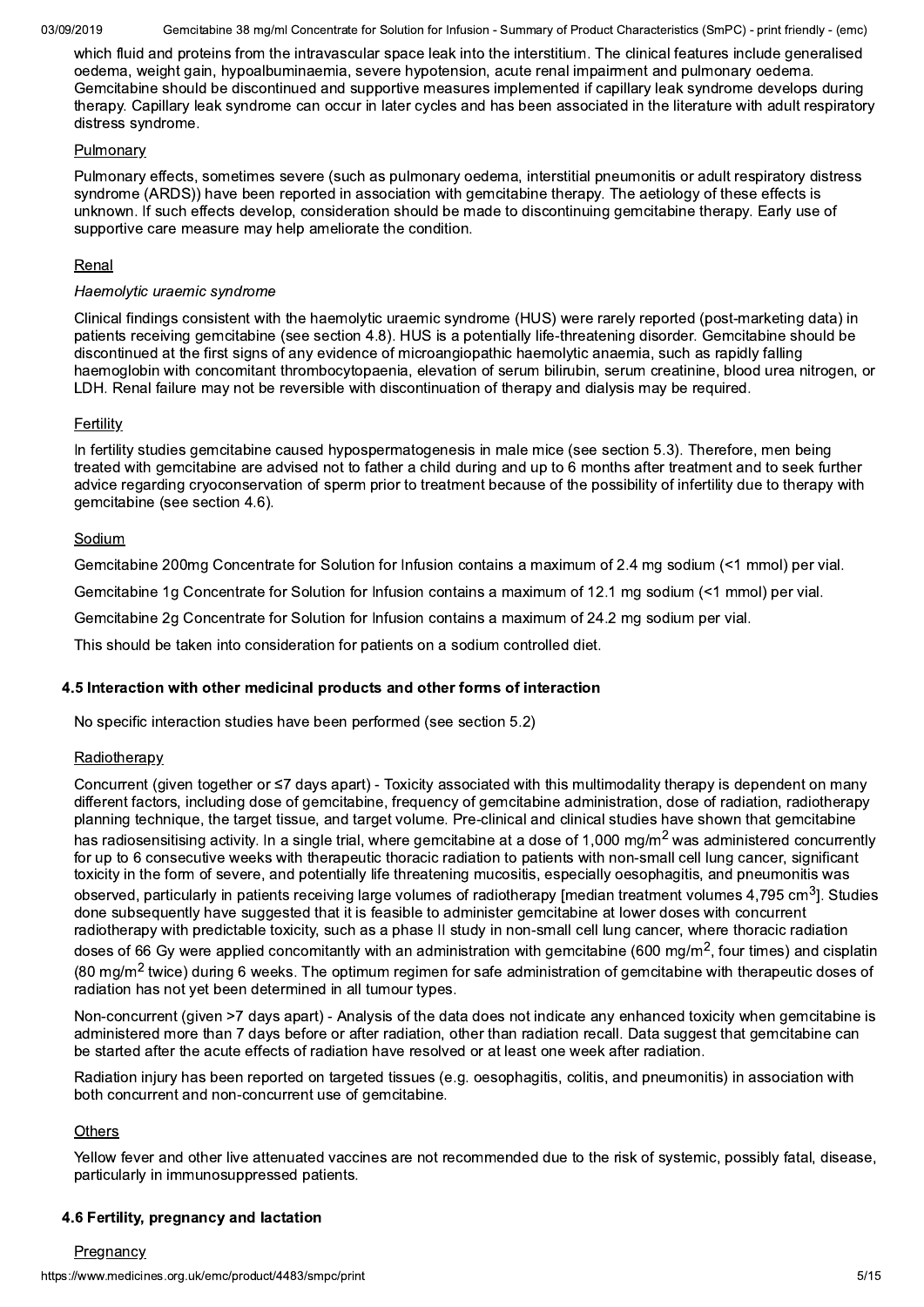Gemcitabine 38 mg/ml Concentrate for Solution for Infusion - Summary of Product Characteristics (SmPC) - print friendly - (emc)

There are no adequate data from the use of gemcitabine in pregnant women. Studies in animals have shown reproductive toxicity (see section 5.3). Based on results from animal studies and the mechanism of action of gemcitabine, this substance should not be used during pregnancy unless clearly necessary. Women should be advised not to become pregnant during treatment with gemcitabine and to warn their attending physician immediately, should this occur after all.

#### Breast-feeding

It is not known whether gemcitabine is excreted in human milk and adverse effects on the suckling child cannot be excluded. Breast-feeding must be discontinued during gemcitabine therapy.

### **Fertility**

In fertility studies gemcitabine caused hypospermatogenesis in male mice (see section 5.3). Therefore, men being treated with gemcitabine are advised not to father a child during and up to 6 months after treatment and to seek further advice regarding cryoconservation of sperm prior to treatment because of the possibility of infertility due to therapy with gemcitabine.

### 4.7 Effects on ability to drive and use machines

No studies on the effects on the ability to drive and use machines have been performed. However, gemcitabine has been reported to cause mild to moderate somnolence, especially in combination with alcohol consumption. Patients should be cautioned against driving or operating machinery until it is established that they do not become somnolent.

### 4.8 Undesirable effects

The most commonly reported adverse drug reactions associated with Gemcitabine treatment include: nausea with or without vomiting, raised liver transaminases (AST/ALT) and alkaline phosphatase, reported in approximately 60% of patients; proteinuria and haematuria reported in approximately 50% patients; dyspnoea reported in 10-40% of patients (highest incidence in lung cancer patients); allergic skin rashes occur in approximately 25% of patients and are associated with itching in 10% of patients.

The frequency and severity of the adverse reactions are affected by the dose, infusion rate and intervals between doses (see section 4.4). Dose-limiting adverse reactions are reductions in thrombocyte, leucocyte and granulocyte counts (see section 4.2).

### Clinical trial data

Frequencies are defined as: Very common (≥1/10). Common (≥1/100 to <1/10). Uncommon (≥1/1000 to <1/100). Rare  $\geq$ 1/10.000 to <1/1000). Very Rare (<1/10.000). Not known (cannot be estimated from the available data).

The following table of undesirable effects and frequencies is based on data from clinical trials. Within each frequency grouping, undesirable effects are presented in order of decreasing seriousness.

| <b>SYSTEM ORGAN CLASS</b>            | <b>FREQUENCY GROUPING</b>                                                                                                                                                                      |  |
|--------------------------------------|------------------------------------------------------------------------------------------------------------------------------------------------------------------------------------------------|--|
| Infections and infestations          | Common                                                                                                                                                                                         |  |
|                                      | • Infections                                                                                                                                                                                   |  |
|                                      | <b>Not known</b>                                                                                                                                                                               |  |
|                                      | • Sepsis                                                                                                                                                                                       |  |
| Blood and lymphatic system disorders | Very common                                                                                                                                                                                    |  |
|                                      | • Leucopaenia (Neutropaenia Grade $3 = 19.3$ %; Grade $4 = 6$ %).<br>Bone-marrow suppression is usually mild to moderate and mostly<br>affects the granulocyte count (see section 4.2 and 4.4) |  |
|                                      | • Thrombocytopaenia                                                                                                                                                                            |  |
|                                      | • Anaemia                                                                                                                                                                                      |  |
|                                      | Common                                                                                                                                                                                         |  |
|                                      | • Febrile neutropaenia                                                                                                                                                                         |  |
|                                      | Very rare                                                                                                                                                                                      |  |
|                                      | • Thrombocytosis                                                                                                                                                                               |  |
|                                      | • Thrombotic microangiopathy                                                                                                                                                                   |  |
| Immune system disorders              | <b>Very Rare</b>                                                                                                                                                                               |  |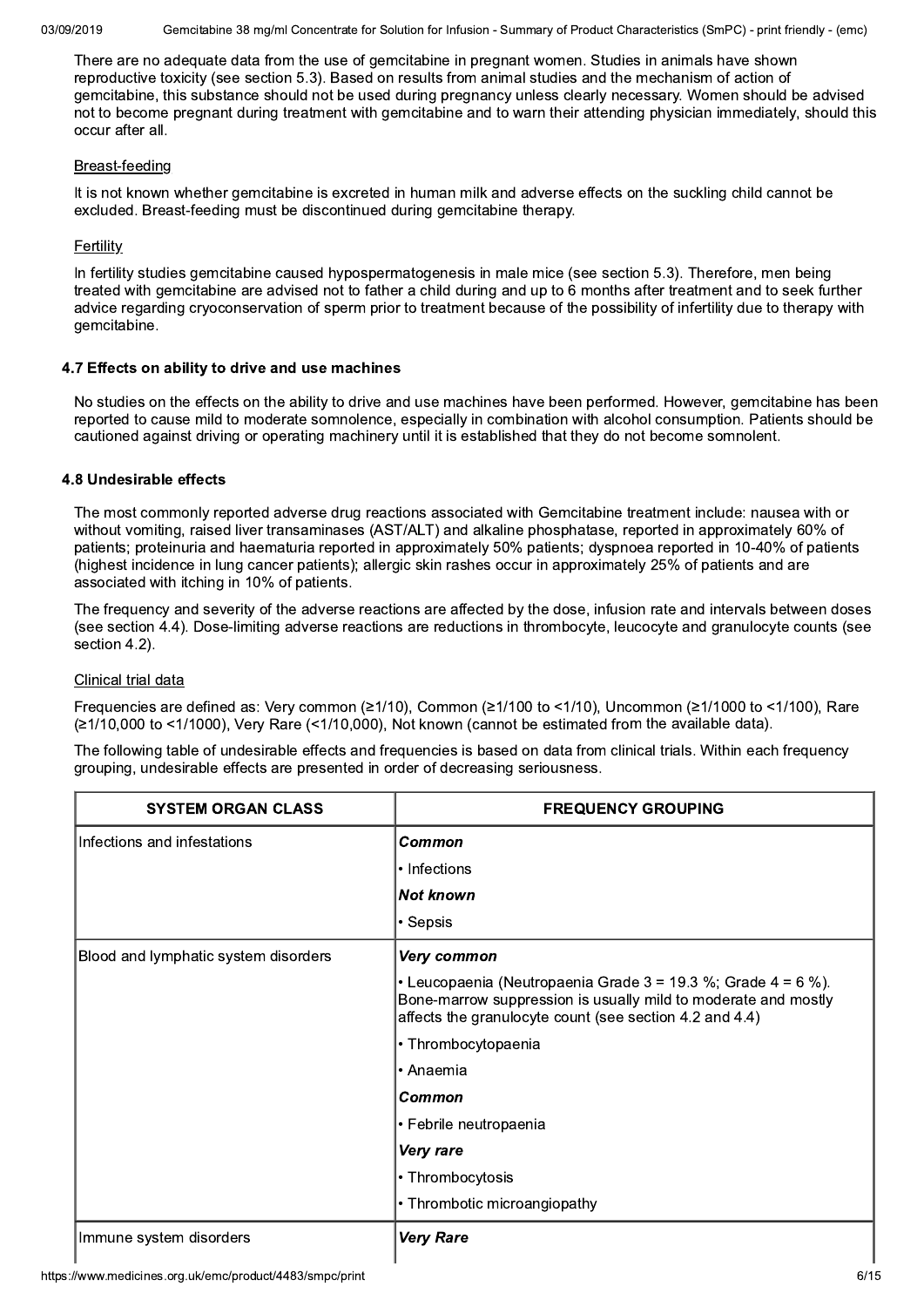|                                                 | • Anaphylactoid reaction                                                            |  |  |
|-------------------------------------------------|-------------------------------------------------------------------------------------|--|--|
| Metabolism and nutrition disorders              | <b>Common</b>                                                                       |  |  |
|                                                 | • Anorexia                                                                          |  |  |
| Nervous system disorders                        | <b>Common</b>                                                                       |  |  |
|                                                 | • Headache                                                                          |  |  |
|                                                 | · Insomnia                                                                          |  |  |
|                                                 | · Somnolence                                                                        |  |  |
|                                                 | <b>Uncommon</b>                                                                     |  |  |
|                                                 | • Cerebrovascular accident                                                          |  |  |
|                                                 | Very rare                                                                           |  |  |
|                                                 | • Posterior reversible encephalopathy syndrome (see section 4.4.)                   |  |  |
| Cardiac disorders                               | <b>Uncommon</b>                                                                     |  |  |
|                                                 | • Arrhythmias, predominantly supraventricular in nature                             |  |  |
|                                                 | • Heart failure                                                                     |  |  |
|                                                 | Rare                                                                                |  |  |
|                                                 | • Myocardial infarct                                                                |  |  |
| Vascular disorders                              | Rare                                                                                |  |  |
|                                                 | • Clinical signs of peripheral vasculitis and gangrene                              |  |  |
|                                                 | • Hypotension                                                                       |  |  |
|                                                 | Very rare                                                                           |  |  |
|                                                 | • Capillary leak syndrome (see section 4.4)                                         |  |  |
| Respiratory, thoracic and mediastinal disorders | Very common                                                                         |  |  |
|                                                 | • Dyspnoea -usually mild and passes rapidly without treatment                       |  |  |
|                                                 | <b>Common</b>                                                                       |  |  |
|                                                 | $\cdot$ Cough                                                                       |  |  |
|                                                 | • Rhinitis                                                                          |  |  |
|                                                 | <b>Uncommon</b>                                                                     |  |  |
|                                                 | • Interstitial pneumonitis (see section 4.4)                                        |  |  |
|                                                 | • Bronchospasm - usually mild and transient but may require<br>parenteral treatment |  |  |
|                                                 | Rare                                                                                |  |  |
|                                                 | • Pulmonary oedema                                                                  |  |  |
|                                                 | • Adult respiratory distress syndrome (see section 4.4)                             |  |  |
|                                                 | <b>Not known</b>                                                                    |  |  |
|                                                 | • Pulmonary eosinophilia                                                            |  |  |
| Gastrointestinal disorders                      | Very common                                                                         |  |  |
|                                                 | • Vomiting                                                                          |  |  |
|                                                 | • Nausea                                                                            |  |  |
|                                                 | <b>Common</b>                                                                       |  |  |
|                                                 | • Diarrhoea                                                                         |  |  |
|                                                 | • Stomatitis and ulceration of the mouth                                            |  |  |
|                                                 | • Constipation                                                                      |  |  |
|                                                 | Very rare                                                                           |  |  |
|                                                 | · Ischaemic colitis                                                                 |  |  |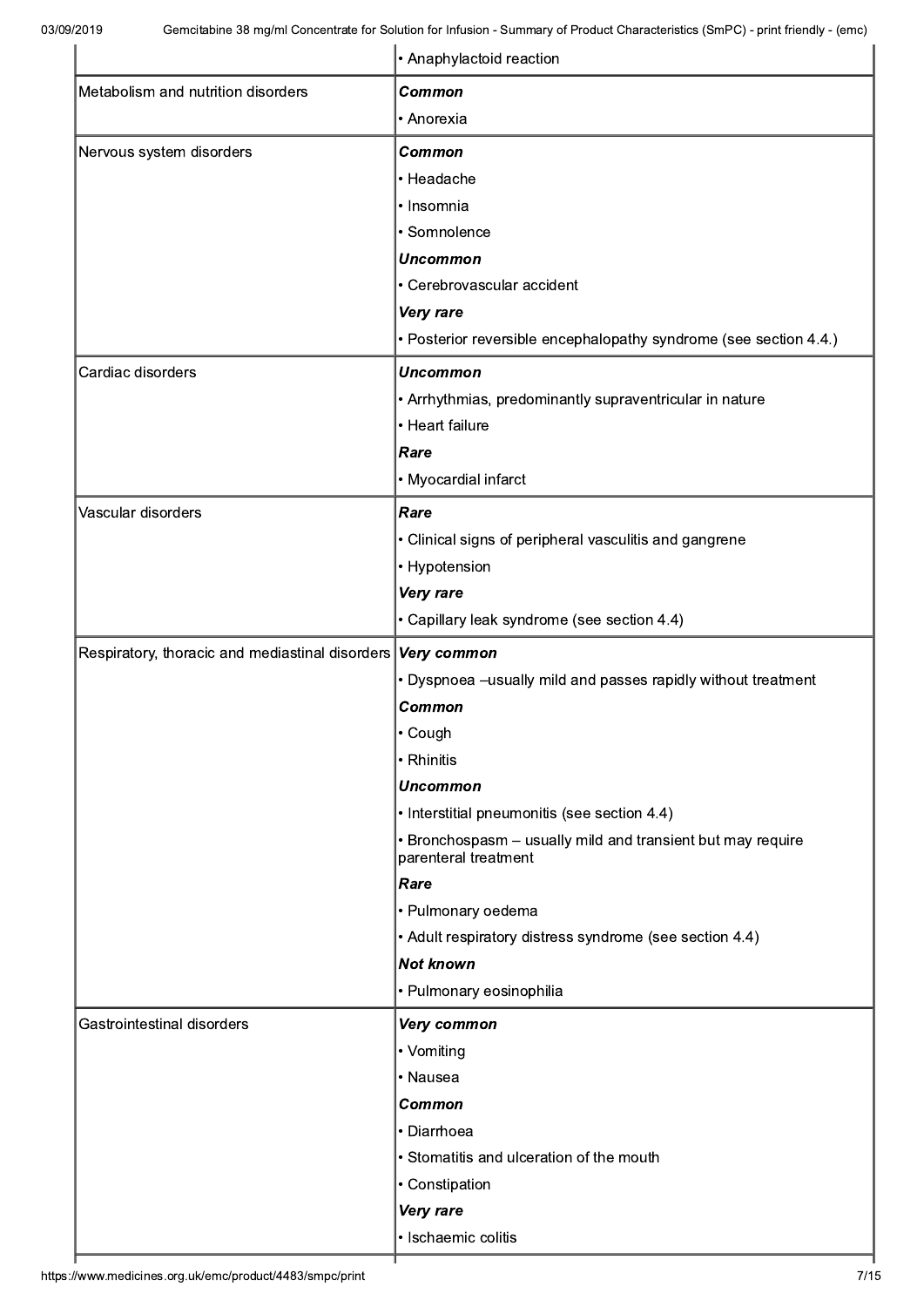| Hepatobiliary disorders                   | Very common                                                                                                                                                                                                       |  |  |
|-------------------------------------------|-------------------------------------------------------------------------------------------------------------------------------------------------------------------------------------------------------------------|--|--|
|                                           | • Elevation of liver transaminases (AST and ALT) and alkaline<br>phosphatase                                                                                                                                      |  |  |
|                                           | <b>Common</b>                                                                                                                                                                                                     |  |  |
|                                           | • Increased bilirubin                                                                                                                                                                                             |  |  |
|                                           | <b>Uncommon</b>                                                                                                                                                                                                   |  |  |
|                                           | • Serious hepatotoxicity, including liver failure and death                                                                                                                                                       |  |  |
|                                           | Rare                                                                                                                                                                                                              |  |  |
|                                           | • Increased gamma-glutamyl transferase (GGT)                                                                                                                                                                      |  |  |
| Skin and subcutaneous tissue disorders    | Very common                                                                                                                                                                                                       |  |  |
|                                           | • Allergic skin rash frequently associated with pruritus                                                                                                                                                          |  |  |
|                                           | • Alopecia                                                                                                                                                                                                        |  |  |
|                                           | Common                                                                                                                                                                                                            |  |  |
|                                           | • Itching                                                                                                                                                                                                         |  |  |
|                                           | • Sweating                                                                                                                                                                                                        |  |  |
|                                           | Rare                                                                                                                                                                                                              |  |  |
|                                           | • Severe skin reactions, including desquamation and bullous skin<br>eruptions                                                                                                                                     |  |  |
|                                           | • Ulceration                                                                                                                                                                                                      |  |  |
|                                           | • Vesicle and sore formation                                                                                                                                                                                      |  |  |
|                                           | • Scaling                                                                                                                                                                                                         |  |  |
|                                           | Very rare                                                                                                                                                                                                         |  |  |
|                                           | • Toxic epidermal necrolysis                                                                                                                                                                                      |  |  |
|                                           | • Stevens-Johnson Syndrome                                                                                                                                                                                        |  |  |
|                                           | <b>Not known</b>                                                                                                                                                                                                  |  |  |
|                                           | • Pseudocellulitis                                                                                                                                                                                                |  |  |
| Musculoskeletal and connective tissue     | <b>Common</b>                                                                                                                                                                                                     |  |  |
| disorders                                 | • Back pain                                                                                                                                                                                                       |  |  |
|                                           | • Myalgia                                                                                                                                                                                                         |  |  |
| Renal and urinary disorders               | <b>Very Common</b>                                                                                                                                                                                                |  |  |
|                                           | • Haematuria                                                                                                                                                                                                      |  |  |
|                                           | • Mild proteinuria                                                                                                                                                                                                |  |  |
|                                           | <b>Uncommon</b>                                                                                                                                                                                                   |  |  |
|                                           | • Renal failure (see section 4.4)                                                                                                                                                                                 |  |  |
|                                           | • Haemolytic uraemic syndrome (see section 4.4)                                                                                                                                                                   |  |  |
| General disorders and administration site | Very common                                                                                                                                                                                                       |  |  |
| conditions                                | • Influenza-like symptoms - the most common symptoms are fever,<br>headache, chills, myalgia, asthenia and anorexia. Cough, rhinitis,<br>malaise, perspiration and sleeping difficulties have also been reported. |  |  |
|                                           | • Oedema/peripheral oedema, including facial oedema. Oedema is<br>usually reversible after stopping treatment                                                                                                     |  |  |
|                                           | Common                                                                                                                                                                                                            |  |  |
|                                           | • Fever                                                                                                                                                                                                           |  |  |
|                                           | • Asthenia                                                                                                                                                                                                        |  |  |
|                                           | • Chills                                                                                                                                                                                                          |  |  |
|                                           | Rare                                                                                                                                                                                                              |  |  |
|                                           |                                                                                                                                                                                                                   |  |  |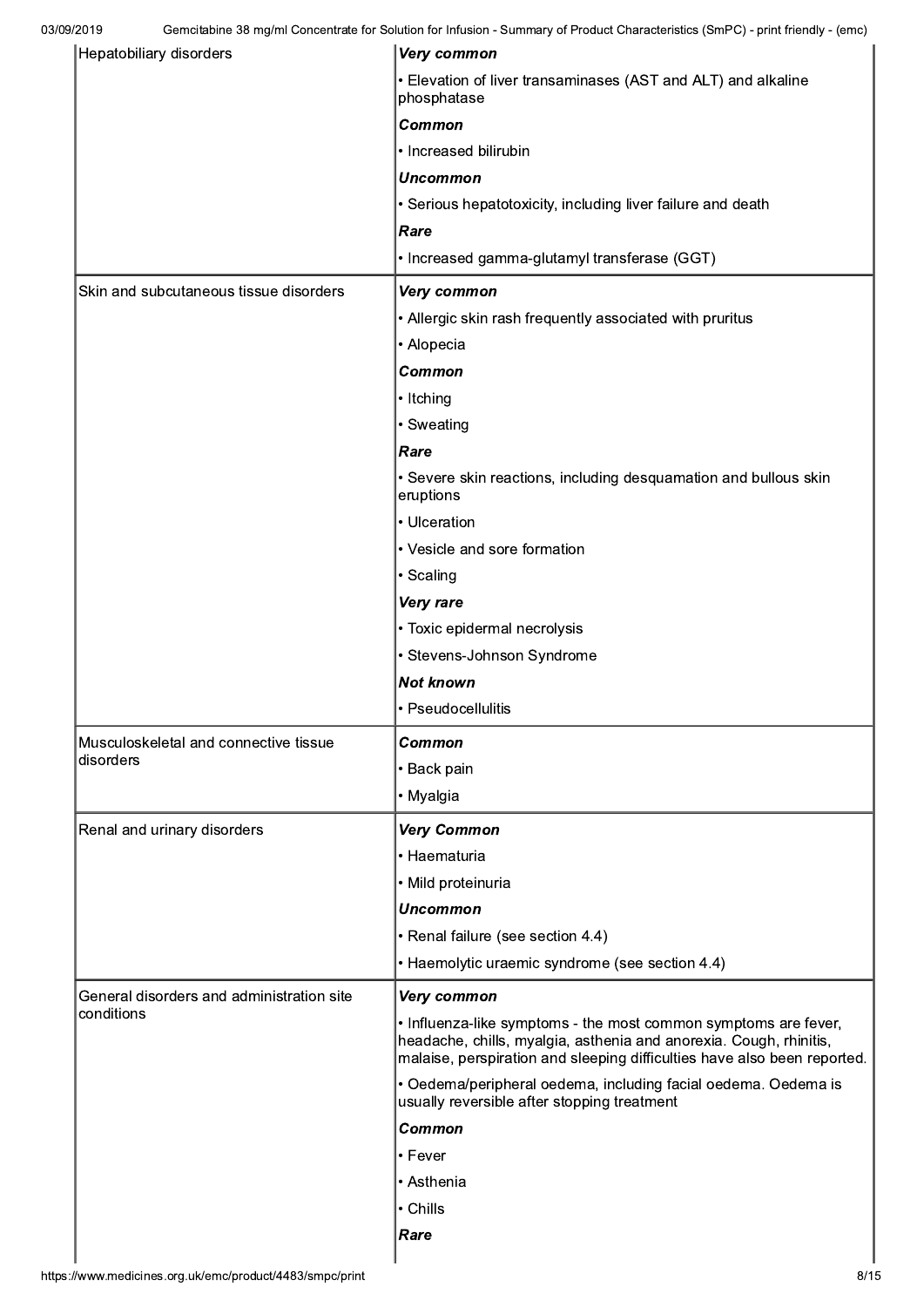|                                   | $\cdot$ Injection site reactions - mainly mild in nature |
|-----------------------------------|----------------------------------------------------------|
| Injury, poisoning, and procedural | Rare                                                     |
| complications                     | $\cdot$ Radiation toxicity (see section 4.5).            |
|                                   | Ⅰ• Radiation recall                                      |

### Combination use in breast cancer

The frequency of grade 3 and 4 haematological toxicities, particularly neutropaenia, increases when gemcitabine is used in combination with paclitaxel. However, the increase in these adverse reactions is not associated with an increased incidence of infections or haemorrhagic events. Fatigue and febrile neutropaenia occur more frequently when gemcitabine is used in combination with paclitaxel. Fatigue, which is not associated with anaemia, usually resolves after the first cycle.

| <b>Grade 3 and 4 Adverse Events</b><br>Paclitaxel versus gemcitabine plus paclitaxel |                               |                                                                        |           |            |  |
|--------------------------------------------------------------------------------------|-------------------------------|------------------------------------------------------------------------|-----------|------------|--|
|                                                                                      | <b>Number (%) of Patients</b> |                                                                        |           |            |  |
|                                                                                      |                               | Paclitaxel arm (N=259)<br>Gemcitabine plus Paclitaxel arm<br>$(N=262)$ |           |            |  |
|                                                                                      | Grade 3                       | Grade 4<br>Grade 3                                                     |           |            |  |
| Laboratory                                                                           |                               |                                                                        |           |            |  |
| Anaemia                                                                              | 5(1.9)                        | 1(0.4)                                                                 | 15(5.7)   | 3(1.1)     |  |
| Thrombocytopaenia                                                                    | 0                             | 0                                                                      | 14(5.3)   | 1(0.4)     |  |
| Neutropaenia                                                                         | 11 $(4.2)$                    | 17 $(6.6)^*$                                                           | 82 (31.3) | 45 (17.2)* |  |
| Non-laboratory                                                                       |                               |                                                                        |           |            |  |
| Febrile neutropaenia                                                                 | 3(1.2)                        | 0                                                                      | 12(4.6)   | 1(0.4)     |  |
| Fatigue                                                                              | 3(1.2)                        | 1(0.4)                                                                 | 15(5.7)   | 2(0.8)     |  |
| Diarrhoea                                                                            | 5(1.9)                        | 0                                                                      | 8(3.1)    | 0          |  |
| Motor neuropathy                                                                     | 2(0.8)                        | 0                                                                      | 6(2.3)    | 1(0.4)     |  |
| Sensory neuropathy                                                                   | 9(3.5)                        | 0                                                                      | 14(5.3)   | 1(0.4)     |  |

\*Grade 4 neutropaenia lasting for more than 7 days occurred in 12.6% of patients in the combination arm and 5.0% of patients in the paclitaxel arm.

Combination use in bladder cancer

| <b>Grade 3 and 4 Adverse Events</b> |                                               |                     |                                             |         |  |  |
|-------------------------------------|-----------------------------------------------|---------------------|---------------------------------------------|---------|--|--|
|                                     | <b>MVAC versus Gemcitabine plus cisplatin</b> |                     |                                             |         |  |  |
|                                     | <b>Number (%) of Patients</b>                 |                     |                                             |         |  |  |
|                                     |                                               | $MVAC*$ arm (N=196) | Gemcitabine plus cisplatin arm<br>$(N=200)$ |         |  |  |
|                                     | Grade 3                                       | Grade 4             | Grade 3                                     | Grade 4 |  |  |
| Laboratory                          |                                               |                     |                                             |         |  |  |
| Anaemia                             | 30(16)                                        | 4(2)                | 47 (24)                                     | 7(4)    |  |  |
| Thrombocytopaenia                   | 15(8)                                         | 25(13)              | 57(29)                                      | 57 (29) |  |  |
| Non-laboratory                      |                                               |                     |                                             |         |  |  |
|                                     |                                               |                     |                                             |         |  |  |

https://www.medicines.org.uk/emc/product/4483/smpc/print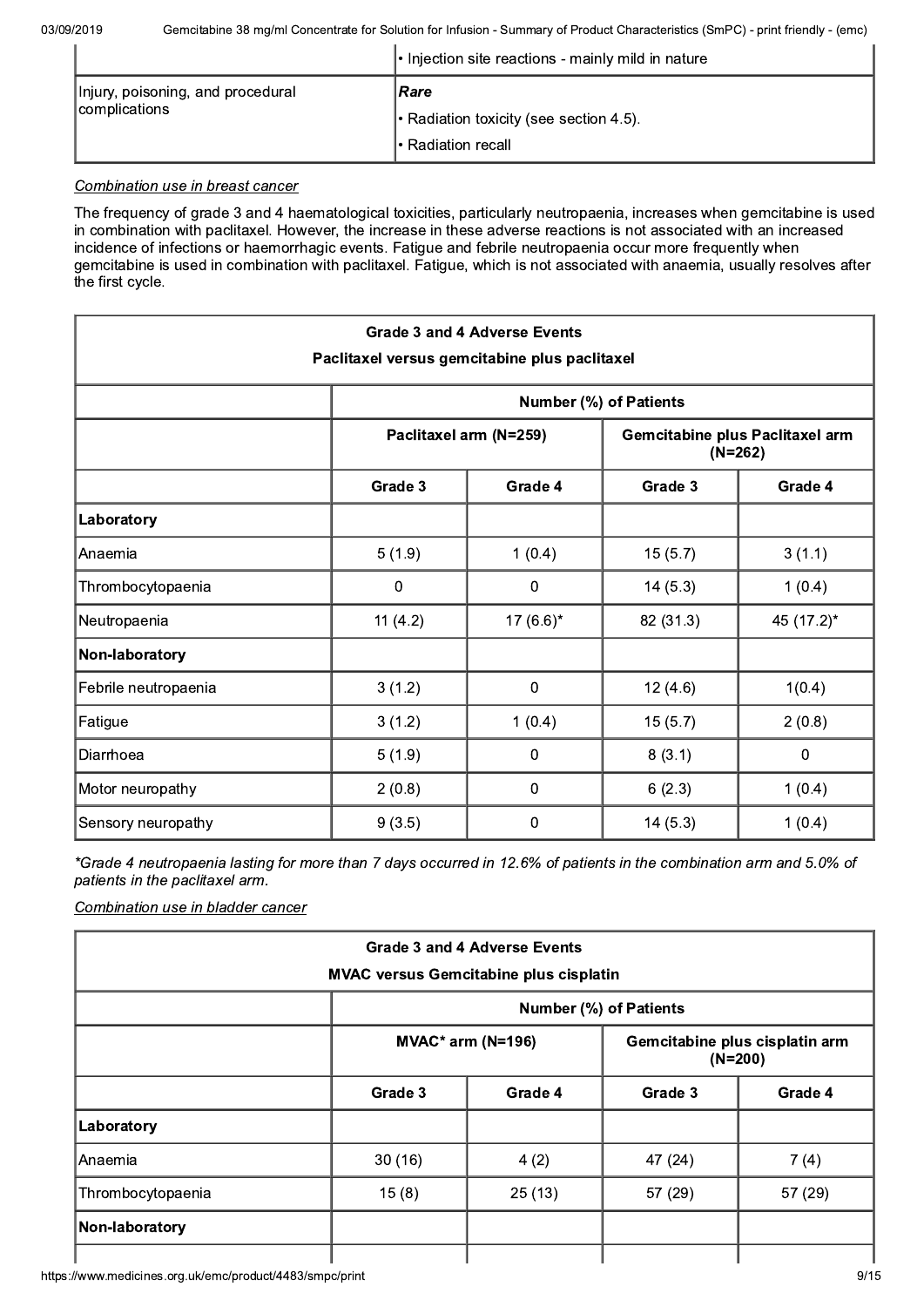Gemcitabine 38 mg/ml Concentrate for Solution for Infusion - Summary of Product Characteristics (SmPC) - print friendly - (emc)

| Nausea and vomiting | 37(19) | 3(2)  | 44 (22) | 0(0) |
|---------------------|--------|-------|---------|------|
| <b>IDiarrhoea</b>   | 15(8)  | 1(1)  | 6(3)    | 0(0) |
| Infection           | 19(10) | 10(5) | 4(2)    | 1(1) |
| <b>IStomatitis</b>  | 34(18) | 8(4)  | 2(1)    | 0(0) |

# \*Methotrexate, Vinblastine, Doxorubicin and Cisplatin

Combination use in ovarian cancer

| <b>Grade 3 and 4 Adverse Events</b>             |                                     |         |                                               |          |  |
|-------------------------------------------------|-------------------------------------|---------|-----------------------------------------------|----------|--|
| Carboplatin versus Gemcitabine plus carboplatin |                                     |         |                                               |          |  |
|                                                 | <b>Number (%) of Patients</b>       |         |                                               |          |  |
|                                                 | <b>Carboplatin arm</b><br>$(N=174)$ |         | Gemcitabine plus carboplatin arm<br>$(N=175)$ |          |  |
|                                                 |                                     |         |                                               |          |  |
|                                                 | Grade 3                             | Grade 4 | Grade 3                                       | Grade 4  |  |
| Laboratory                                      |                                     |         |                                               |          |  |
| Anaemia                                         | 10(5.7)                             | 4(2.3)  | 39(22.3)                                      | 9(5.1)   |  |
| Neutropaenia                                    | 19(10.9)                            | 2(1.1)  | 73(41.7)                                      | 50(28.6) |  |
| Thrombocytopaenia                               | 18(10.3)                            | 2(1.1)  | 53(30.3)                                      | 8(4.6)   |  |
| Leucopaenia                                     | 11(6.3)                             | 1(0.6)  | 84(48.0)                                      | 9(5.1)   |  |
| Non-laboratory                                  |                                     |         |                                               |          |  |
| Haemorrhage                                     | 0(0.0)                              | 0(0.0)  | 3(1.8)                                        | (0.0)    |  |
| Febrile neutropaenia                            | 0(0.0)                              | 0(0.0)  | 2(1.1)                                        | (0.0)    |  |
| Infection without neutropaenia                  | 0(0)                                | 0(0.0)  | (0.0)                                         | 1(0.6)   |  |

Sensory neuropathy was also more frequent in the combination arm than with single agent Carboplatin

### Reporting of suspected adverse reactions

Reporting suspected adverse reactions after authorisation of the medicinal product is important. It allows continued monitoring of the benefit/risk balance of the medicinal product. Healthcare professionals are asked to report any suspected adverse reactions via the Yellow Card Scheme at: www.mhra.gov.uk/yellowcard or search for MHRA Yellow Card in the Google Play or Apple App Store.

### 4.9 Overdose

There is no known antidote for overdose of gemcitabine. Doses as high as 5700 mg/m<sup>2</sup> have been administered by intravenous infusion over 30-minutes every 2 weeks with clinically acceptable toxicity. In the event of suspected overdose, the patient should be monitored with appropriate blood counts and receive supportive therapy, as necessary.

# 5. Pharmacological properties

# 5.1 Pharmacodynamic properties

Pharmacotherapeutic group: Antineoplastic agents/pyrimidine analogues.

ATC code: L01BC05

### Cytotoxic activity in cell cultures

Gemcitabine shows significant cytotoxic effects against a variety of cultured murine and human tumour cells. Its action is phase-specific such that gemcitabine primarily kills cells that are undergoing DNA synthesis (S-phase) and, under certain circumstances, blocks the progression of cells at the junction of the G1/S phase boundary. In vitro, the cytotoxic effect of gemcitabine is dependent on both concentration and time.

#### Antitumoral activity in preclinical models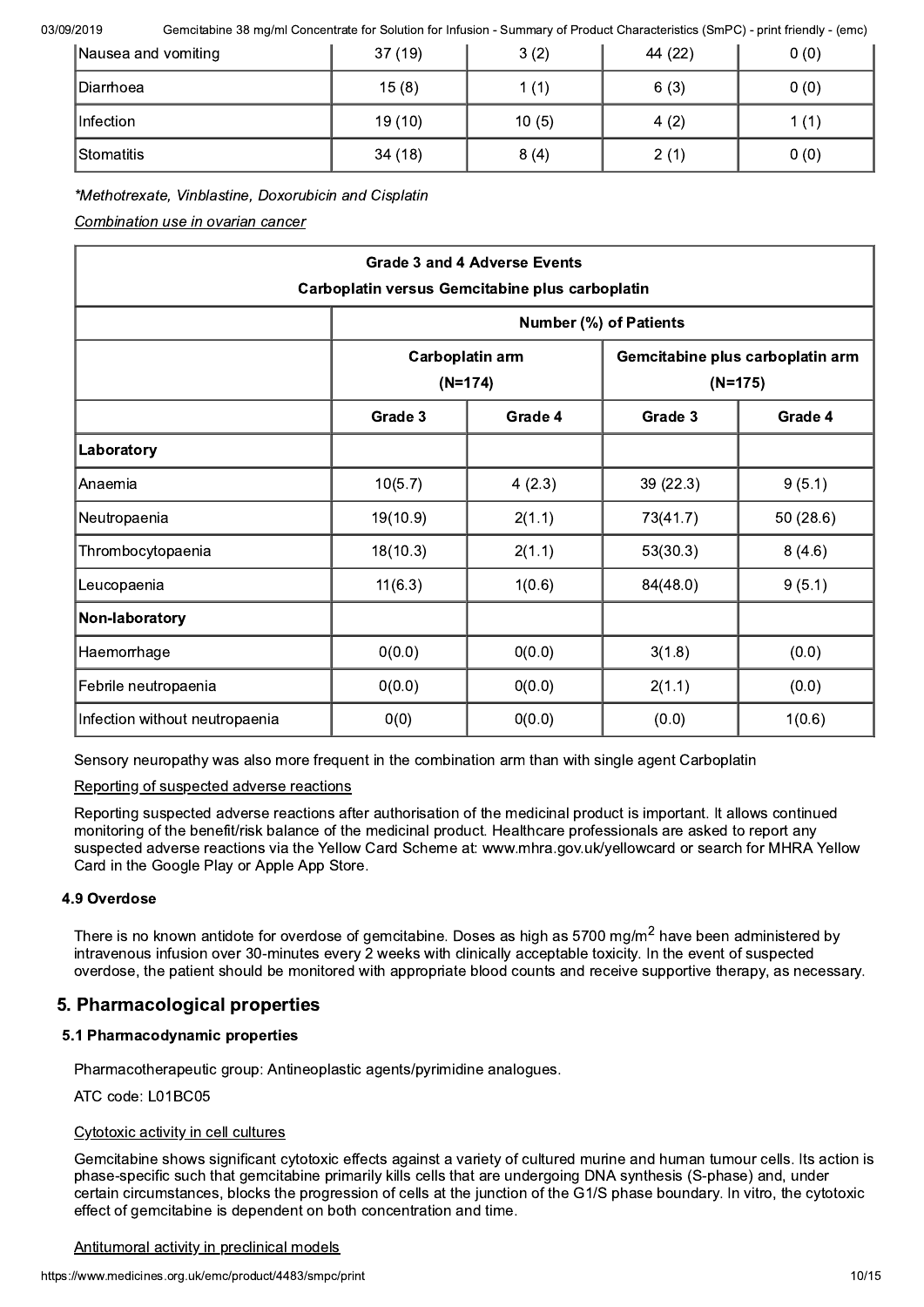Gemcitabine 38 mg/ml Concentrate for Solution for Infusion - Summary of Product Characteristics (SmPC) - print friendly - (emc)

In animal tumour models, antitumoural activity of gemcitabine is schedule-dependent. When gemcitabine is administered daily, high mortality among the animals but minimal antitumoural activity is observed. If, however, gemcitabine is given every third or fourth day, it can be administered in nonlethal doses with substantial antitumoural activity against a broad spectrum of mouse tumours.

### Mechanism of action

Cellular metabolism and mechanism of action: Gemcitabine (dFdC), which is a pyrimidine antimetabolite, is metabolised intracellularly by nucleoside kinase to the active diphosphate (dFdCDP) and triphosphate (dFdCTP) nucleosides. The cytotoxic effect of gemcitabine is due to inhibition of DNA synthesis by two mechanisms of action by dFdCDP and dFdCTP. First, dFdCDP inhibits ribonucleotide reductase, which is uniquely responsible for catalysing the reactions that produce deoxynucleoside triphosphates (dCTP) for DNA synthesis. Inhibition of this enzyme by dFdCDP reduces the concentration of deoxynucleosides in general and, in particular, dCTP. Second, dFdCTP competes with dCTP for incorporation into DNA (self-potentiation).

Likewise, a small amount of gemcitabine may also be incorporated into RNA. Thus, the reduced intracellular concentration of dCTP potentiates the incorporation of dFdCTP into DNA. DNA polymerase epsilon lacks the ability to eliminate gemcitabine and to repair the growing DNA strands. After gemcitabine is incorporated into DNA, one additional nucleotide is added to the growing DNA strands. After this addition there is essentially a complete inhibition in further DNA synthesis (masked chain termination). After incorporation into DNA, gemcitabine appears to induce the programmed cell death process known as apoptosis.

### Clinical data

#### **Bladder cancer**

A randomised phase III study of 405 patients with advanced or metastatic urothelial transitional cell carcinoma showed no difference between the two treatment arms, gemcitabine/cisplatin versus

methotrexate/vinblastine/adriamycin/cisplatin (MVAC), in terms of median survival (12.8 and 14.8 months respectively, p=0.547), time to disease progression (7.4 and 7.6 months respectively, p=0.842) and response rate (49.4% and 45.7% respectively, p=0.512). However, the combination of gemcitabine and cisplatin had a better toxicity profile than MVAC.

#### Pancreatic cancer

In a randomised phase III study of 126 patients with advanced or metastatic pancreatic cancer, gemcitabine showed a statistically significant higher clinical benefit response rate than 5-fluorouracil (23.8% and 4.8% respectively, p=0.0022). Also, a statistically significant prolongation of the time to progression from 0.9 to 2.3 months (log-rank p<0.0002) and a statistically significant prolongation of median survival from 4.4 to 5.7 months (log-rank p<0.0024) was observed in patients treated with gemcitabine compared to patients treated with 5-fluorouracil.

### Non small cell lung cancer

In a randomised phase III study of 522 patients with inoperable, locally advanced or metastatic NSCLC, gemcitabine in combination with cisplatin showed a statistically significant higher response rate than cisplatin alone (31.0% and 12.0%). respectively, p<0.0001). A statistically significant prolongation of the time to progression, from 3.7 to 5.6 months (logrank p<0.0012) and a statistically significant prolongation of median survival from 7.6 months to 9.1 months (log-rank p<0.004) was observed in patients treated with gemcitabine/cisplatin compared to patients treated with cisplatin.

In another randomised phase III study of 135 patients with stage IIIB or IV NSCLC, a combination of gemcitabine and cisplatin showed a statistically significant higher response rate than a combination of cisplatin and etoposide (40.6% and 21.2%, respectively, p=0.025). A statistically significant prolongation of the time to progression, from 4.3 to 6.9 months (p=0.014) was observed in patients treated with gemcitabine/cisplatin compared to patients treated with etoposide/cisplatin.

In both studies it was found that tolerability was similar in the two treatment arms.

### Ovarian carcinoma

In a randomised phase III study, 356 patients with advanced epithelial ovarian carcinoma who had relapsed at least 6 months after completing platinum based therapy were randomised to therapy with gemcitabine and carboplatin (GCb), or carboplatin (Cb). A statistically significant prolongation of the time to progression of disease, from 5.8 to 8.6 months (logrank p= 0.0038) was observed in the patients treated with GCb compared to patients treated with Cb. Differences in response rate of 47.2% in the GCb arm versus 30.9% in the Cb arm (p=0.0016) and median survival 18 months (GCb) versus 17.3 (Cb) (p=0.73) favoured the GCb arm.

### **Breast cancer**

In a randomised phase III study of 529 patients with inoperable, locally recurrent or metastatic breast cancer with relapse after adjuvant/neoadjuvant chemotherapy, gemcitabine in combination with paclitaxel showed a statistically significant prolongation of time to documented disease progression from 3.98 to 6.14 months (log-rank p=0.0002) in patients treated with gemcitabine/paclitaxel compared to patients treated with paclitaxel. After 377 deaths, the overall survival was 18.6 months versus 15.8 months (log rank p=0.0489, HR 0.82) in patients treated with gemcitabine/paclitaxel compared to patients treated with paclitaxel and the overall response rate was 41.4% and 26.2% respectively (p=  $0.0002$ ).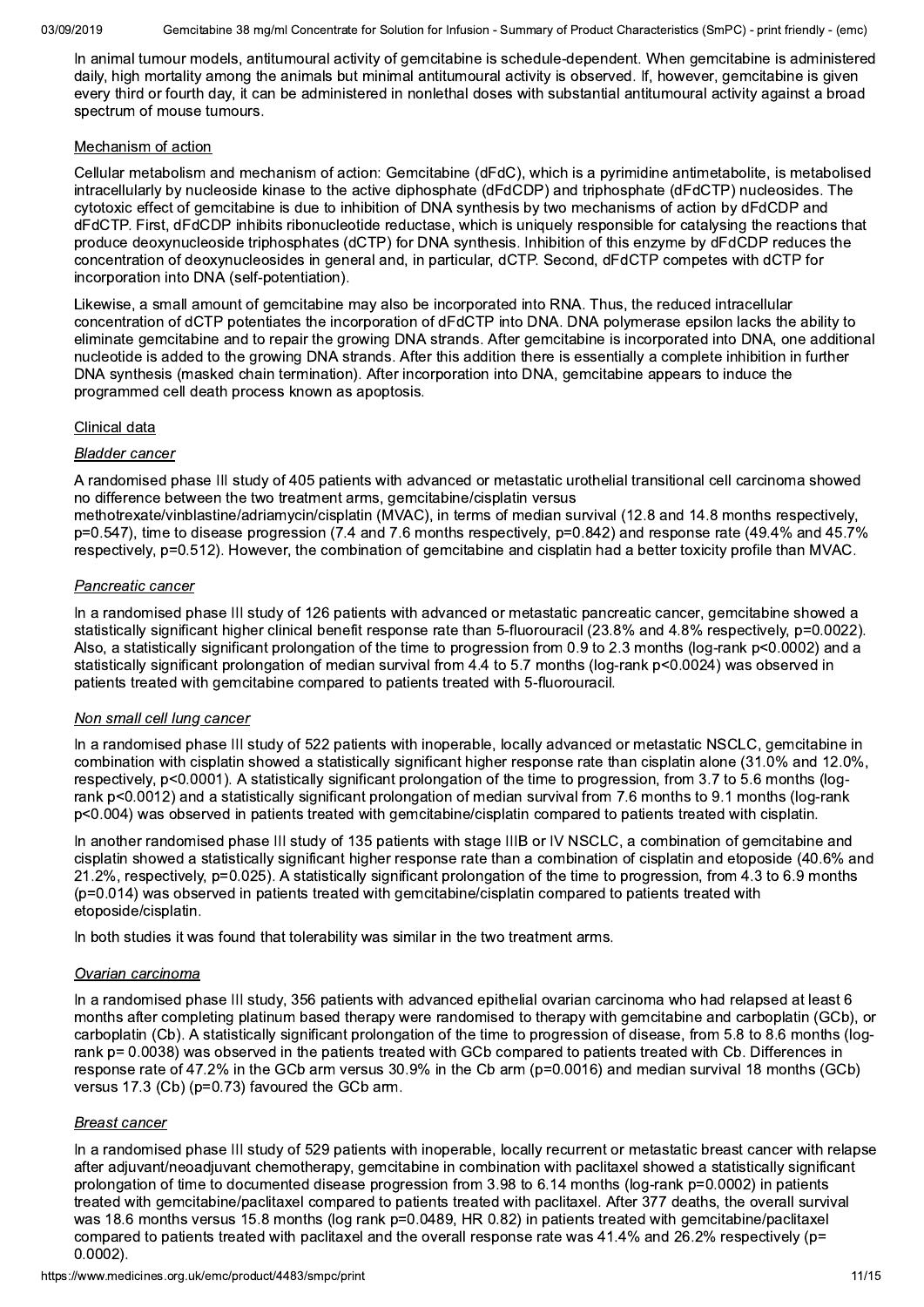### 5.2 Pharmacokinetic properties

The pharmacokinetics of gemcitabine have been examined in 353 patients in seven studies. The 121women and 232 men ranged in age from 29 to 79 years. Of these patients, approximately 45% had non-small cell lung cancer and 35% were diagnosed with pancreatic cancer. The following pharmacokinetic parameters were obtained for doses ranging from 500 to 2.592 mg/m<sup>2</sup> that were infused from 0.4 to 1.2 hours.

### Absorption

Peak plasma concentrations (obtained within 5 minutes of the end of the infusion) were 3.2 to 45.5 µg/ml. Plasma concentrations of the parent compound following a dose of 1,000 mg/m<sup>2</sup>/30-minutes are greater than 5  $\mu$ g/ml for approximately 30-minutes after the end of the infusion, and greater than 0.4 ug/ml for an additional hour.

### Distribution

The volume of distribution of the central compartment was 12.4  $1/m^2$  for women and 17.5  $1/m^2$  for men (inter-individual variability was 91.9%). The volume of distribution of the peripheral compartment was 47.4  $\rm{Im}^{2}$ . The volume of the peripheral compartment was not sensitive to gender. The plasma protein binding was considered to be negligible.

Half-life: This ranged from 42 to 94 minutes depending on age and gender. For the recommended dosing schedule, gemcitabine elimination should be virtually complete within 5 to 11 hours of the start of the infusion. Gemcitabine does not accumulate when administered once weekly.

#### Biotransformation

Gemcitabine is rapidly metabolised by cytidine deaminase in the liver, kidney, blood and other tissues. Intracellular metabolism of gemcitabine produces the gemcitabine mono, di and triphosphates (dFdCMP, dFdCDP and dFdCTP) of which dFdCDP and dFdCTP are considered active. These intracellular metabolites have not been detected in plasma or urine. The primary metabolite, 2'-deoxy-2', 2'-difluorouridine (dFdU), is not active and is found in plasma and urine.

#### Elimination

Systemic clearance ranged from 29.2 l/hr/m<sup>2</sup> to 92.2 l/hr/m<sup>2</sup> depending on gender and age (inter-individual variability was 52.2%). Clearance for women is approximately 25% lower than the values for men. Although rapid, clearance for both men and women appears to decrease with age. For the recommended gemcitabine dose of 1000 mg/m<sup>2</sup> given as a 30-minute infusion, lower clearance values for women and men should not necessitate a decrease in the gemcitabine dose. Urinary excretion: Less than 10% is excreted as unchanged drug.

### Renal clearance was 2 to 7  $1/hr/m^2$ .

During the week following administration, 92 to 98% of the dose of gemcitabine administered is recovered. 99% in the urine. mainly in the form of dFdU and 1% of the dose is excreted in faeces.

### dFdCTP kinetics

This metabolite can be found in peripheral blood mononuclear cells and the information below refers to these cells. Intracellular concentrations increase in proportion to gemcitabine doses of 35-350 mg/m<sup>2</sup>/30-minutes, which give steady state concentrations of 0.4-5 ug/ml. At gemcitabine plasma concentrations above 5 ug/ml, dFdCTP levels do not increase, suggesting that the formation is saturable in these cells.

Half-life of terminal elimination: 0.7-12 hours.

#### dFdU kinetics

Peak plasma concentrations (3-15 minutes after end of 30-minute infusion, 1000 mg/m<sup>2</sup>): 28-52 µg/ml. Trough concentration following once weekly dosing: 0.07-1.12 ug/ml, with no apparent accumulation. Triphasic plasma concentration versus time curve, mean half-life of terminal phase 65 hours (range 33-84 hr).

Formation of dFdU from parent compound: 91%-98%.

Mean volume of distribution of central compartment:  $18$  I/m<sup>2</sup> (range  $11-22$  I/m<sup>2</sup>).

Mean steady state volume of distribution (Vss): 150 l/m<sup>2</sup> (range 96-228 l/m<sup>2</sup>).

Tissue distribution: Extensive.

Mean apparent clearance: 2.5  $1/hr/m^2$  (range 1-4  $1/hr/m^2$ ).

Urinary excretion: All.

### Gemcitabine and paclitaxel combination therapy

Combination therapy did not alter the pharmacokinetics of either gemcitabine or paclitaxel.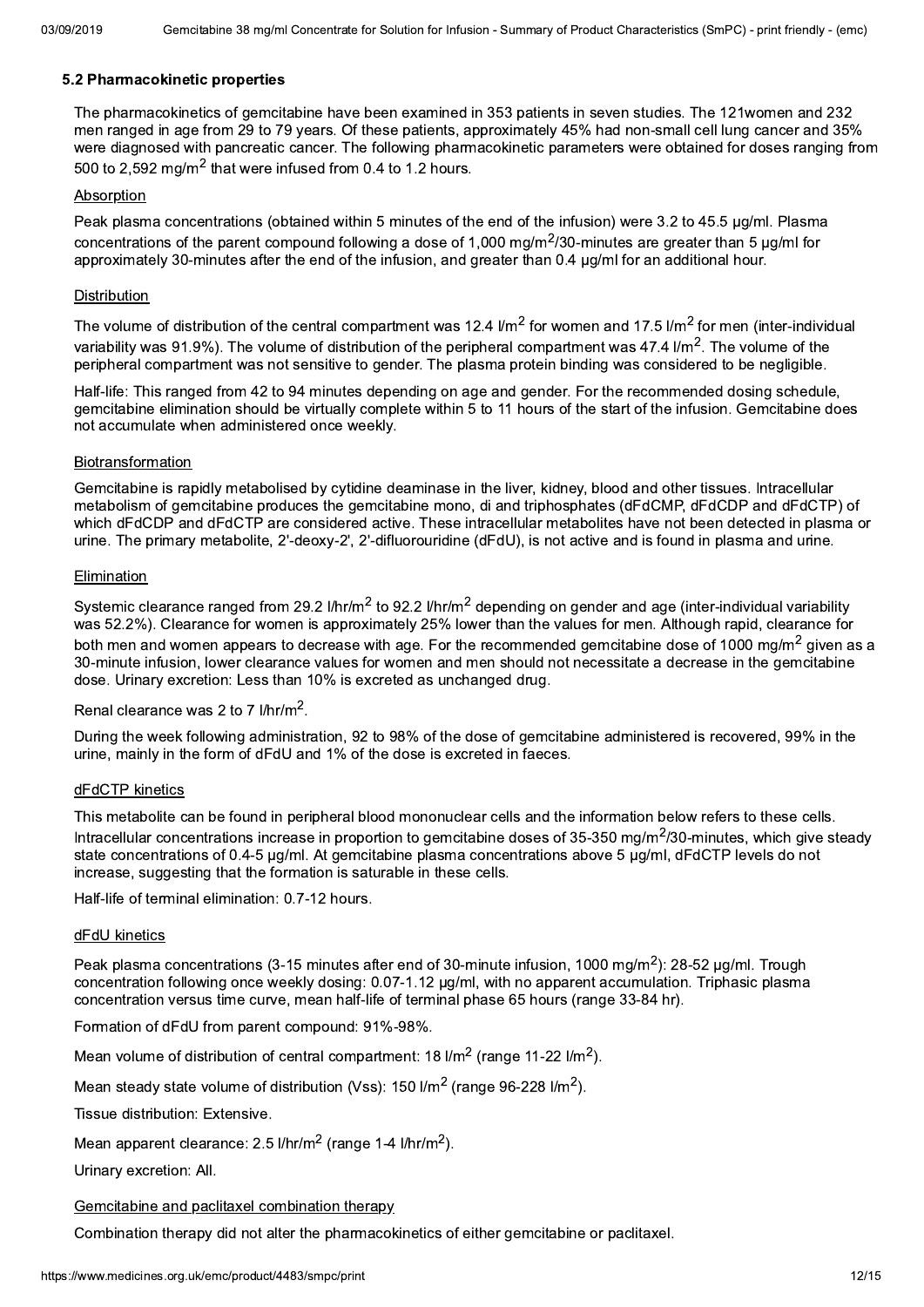Gemcitabine 38 mg/ml Concentrate for Solution for Infusion - Summary of Product Characteristics (SmPC) - print friendly - (emc)

### Gemcitabine and carboplatin combination therapy

When given in combination with carboplatin the pharmacokinetics of gemcitabine were not altered.

#### Renal impairment

Mild to moderate renal insufficiency (GFR from 30 ml/min to 80 ml/min) has no consistent, significant effect on gemcitabine pharmacokinetics.

#### 5.3 Preclinical safety data

In repeat-dose studies of up to 6 months in duration in mice and dogs, the principal finding was schedule and dosedependent haematopoietic suppression which was reversible.

Gemcitabine is mutagenic in an in vitro mutation test and an in vivo bone marrow micronucleus test. Long term animal studies evaluating the carcinogenic potential have not been performed.

In fertility studies, gemcitabine caused reversible hypospermatogenesis in male mice. No effect on the fertility of females has been detected.

Evaluation of experimental animal studies has shown reproductive toxicity e.g. birth defects and other effects on the development of the embryo or foetus, the course of gestation or peri- and postnatal development.

### 6. Pharmaceutical particulars

#### **6.1 List of excipients**

Water for Injections

Hydrochloric acid (E507) (for pH adjustment)

Sodium hydroxide (E524) (for pH adjustment)

#### 6.2 Incompatibilities

This medicinal product must not be mixed with other medicinal products, except those mentioned in section 6.6.

#### 6.3 Shelf life

Unopened vial

18 months

#### In-Use: Further dilution

After dilution, chemical and physical in-use stability has been demonstrated for:

| <b>Diluent</b>                                 | <b>Target Concentration</b> | <b>Storage Conditions</b>                                                    | <b>Time period</b> |
|------------------------------------------------|-----------------------------|------------------------------------------------------------------------------|--------------------|
| I0.9% sodium chloride<br>solution for infusion | $0.1$ mg/ml and 26 mg/ml    | $2-8$ °C in the absence of light<br>in non-PVC (polyolefin)<br>infusion bags | 184 davs           |
| 10.9% sodium chloride<br>solution for infusion | $0.1$ mg/ml and 26 mg/ml    | $2-8$ °C in the absence of light $ 24$ hours<br>in PVC infusion bags         |                    |
| I0.9% sodium chloride<br>solution for infusion | $0.1$ mg/ml and 26 mg/ml    | 25°C under normal lighting<br>conditions in PVC infusion<br>∣bags            | 24 hours           |
| 5% glucose solution for<br>linfusion           | $ 0.1$ mg/ml and 26 mg/ml   | 25°C under normal lighting<br>conditions in PVC infusion<br>bags             | 124 hours          |

From a microbiological point of view, the product should be used immediately. If not used immediately, in-use storage times and conditions prior to use are the responsibility of the user and would normally not be longer than 24 hours at 2 to 8°C, unless dilution has taken place in controlled and validated aseptic conditions.

#### 6.4 Special precautions for storage

Store in a refrigerator (2°C-8°C).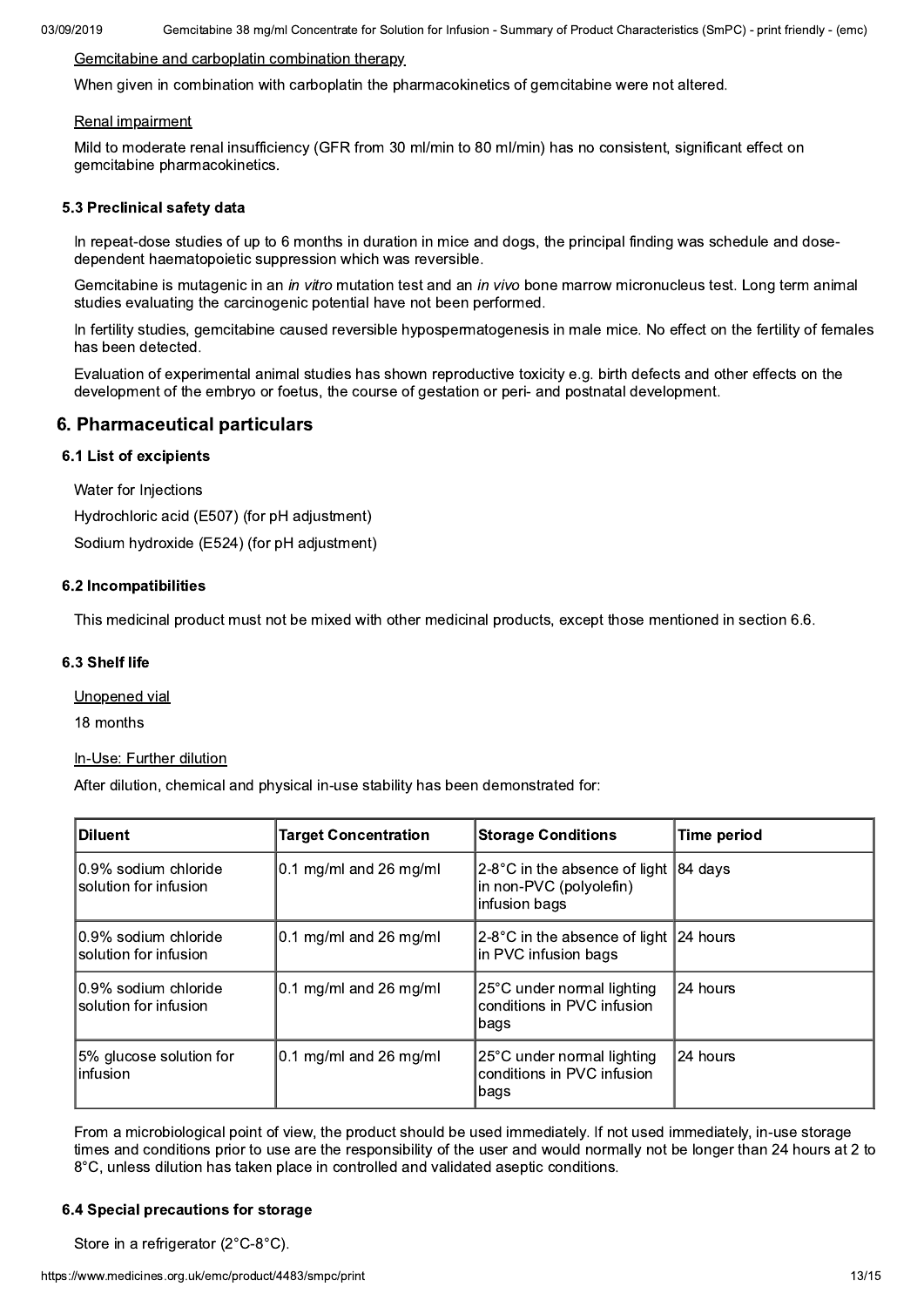For storage conditions after dilution of the medicinal product, see section 6.3

### 6.5 Nature and contents of container

#### 200 mg/5.3 ml presentation

A 10ml. Type I clear glass vial, stoppered with a chlorobutyl closure and sealed with an aluminium seal and flip-off top. Each vial of the 200mg presentation contains 5.3ml concentrate. Each pack contains 1 vial.

### 1 g/26.3 ml presentation

A 30ml, Type I clear glass vial, stoppered with a chlorobutyl closure and sealed with an aluminium seal and flip-off top. Each vial of the 1q presentation contains 26.3ml concentrate. Each pack contains 1 vial.

#### 2 g/52.6 ml presentation

A 100ml, Type I clear glass vial, stoppered with a chlorobutyl closure and sealed with an aluminium seal and flip-off top. Each vial of the 2g presentation contains 52.6ml concentrate. Each pack contains 1 vial.

#### 6.6 Special precautions for disposal and other handling

#### Handling

The normal safety precautions for cytostatic agents must be observed when preparing and disposing of the infusion solution. Handling of the concentrate should be done in a safety box and protective coats and gloves should be used. If no safety box is available, the equipment should be supplemented with a mask and protective glasses.

If the preparation comes into contact with the eves, this may cause serious irritation. The eves should be rinsed immediately and thoroughly with water. If there is lasting irritation, a doctor should be consulted. If the solution is spilled on the skin, rinse thoroughly with water.

#### Instructions for dilution

An approved diluent for gemcitabine solution is sodium chloride 9 mg/ml (0.9%) solution for injection (without preservative).

1. Use the aseptic technique during any dilution of gemcitabine for intravenous infusion administration.

2. Parenteral medicinal products should be inspected visually for particulate matter and discolouration prior to administration. If particulate matter is observed, do not administer.

3. Any unused medicinal product or waste material should be disposed of in accordance with local requirements.

# 7. Marketing authorisation holder

- **Hospira UK Limited**
- Horizon
- **Honey Lane**
- Hurley

Maidenhead

SL6 6RJ

UK

# 8. Marketing authorisation number(s)

PI 04515/0224

# 9. Date of first authorisation/renewal of the authorisation

First Authorisation: 23<sup>rd</sup> December 2010

Date of latest renewal: 14<sup>th</sup> December 2015

# 10. Date of revision of the text

07/2019

# Ref: axGE 4 1

### **Company Contact Details**

Hospira UK Ltd

#### **Address**